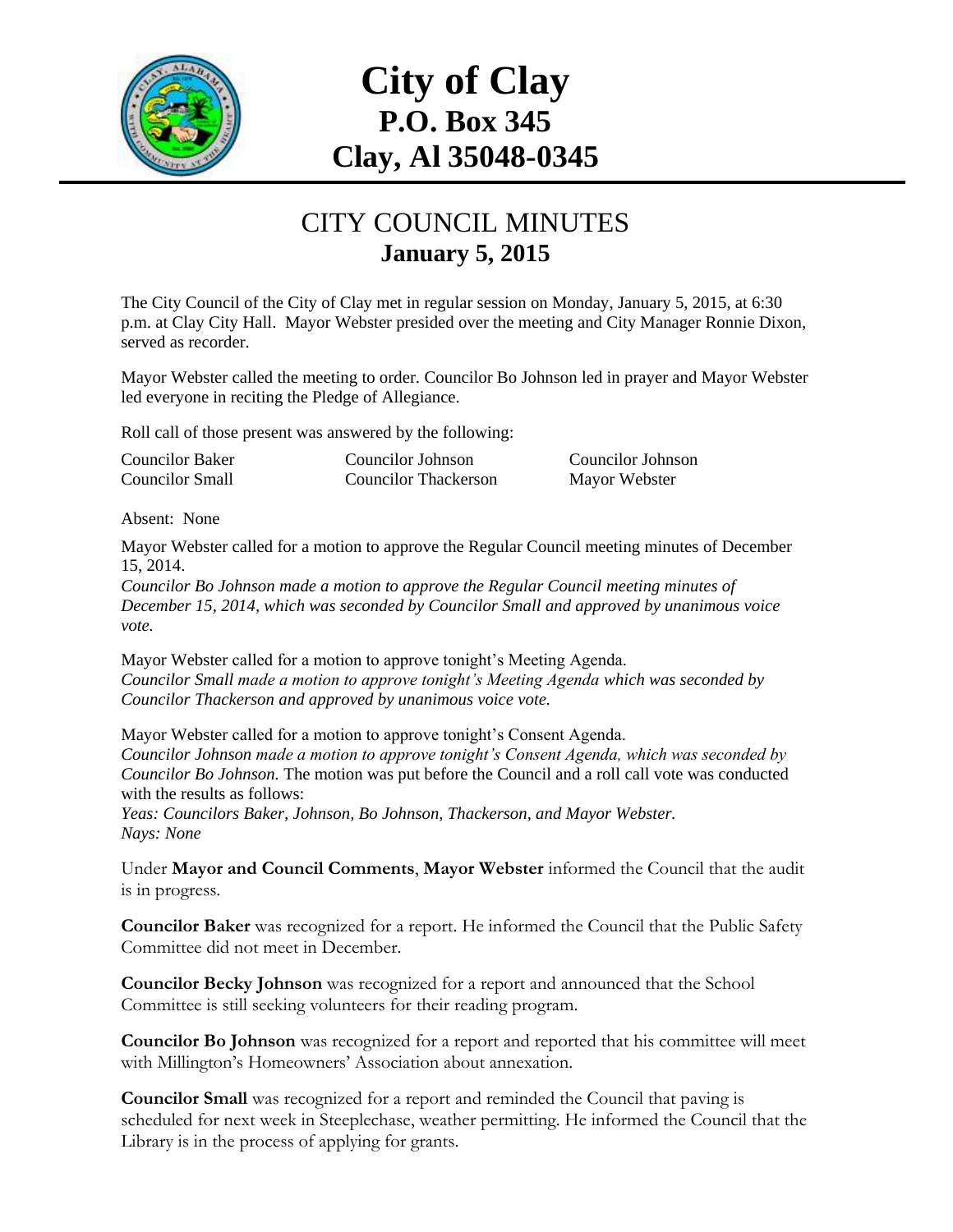

**Councilor Thackerson** was recognized for a report and requested a summary of the Cosby Lake restrooms. The interior demolition is complete and the slab and exterior demolition should be completed within the next few weeks. Mr. Dixon asked the Council to consider a discounted rate for renting Cosby Lake House during the construction process. Councilor Thackerson agreed. The Disc Golf course continues to draw people from all over the country.

Under **Reading of Petitions, Applications, Complaints, Appeals, Communications, etc.,** Mayor Webster announced that there were none.

Under the **City Manager's Report**, City Manager Ronnie Dixon reported the account balances in the General Fund =  $$252,674.48$ ; Contractors Bond =  $$168,721.92$ ; Capital Improvement Fund = \$465,357.70; 4 & 5 Cent Gasoline Fund = \$70,556.95; 7 Cent Gasoline Fund = \$250,152.24; Road Project Fund = \$175,000.00; Contingency Fund = \$175,000.00; BBT Fund= \$56,250.00; Ballpark Revenue = \$119,999.46; and Ballpark Expense YTD= (\$126,373.28).

Under **Resolutions, Ordinances, Orders and Other Business** Mayor Webster introduced the Public Hearing for weed abatement at the addresses listed on Resolution 2014-52. Mayor Webster asked if there was anyone present who wished to speak for or against these abatements and there was no response. Mayor Webster closed the floor to public comments and opened discussion among the Council. There were none.

Mayor Webster introduced the Public Hearing for A-2014-06, annexation of 5916 Dewey Heights Road. Mayor Webster asked if there was anyone present who wished to speak for or against this case and there was no response. Mayor Webster closed the floor to public comments and opened discussion among the Council. Councilor Baker asked if there was any benefit for the city when annexing property. Mayor Webster stated that the city receives franchise fees based on population.

Mayor Webster introduced the Public Hearing for Z-2014-04, rezoning the property located at 6719 Trussville Clay Road to the light industrial zone. Mayor Webster asked if there was anyone present who wished to speak for or against this case and recognized Mr. Dan Hicks and Ms. Linda Hicks of 6778 Trussville Clay Road. Mr. and Ms. Hicks spoke against the rezoning citing further unwanted industrial rezoning. Mayor Webster recognized Mr. Ron Self, of 6641 Trussville Clay Road, who spoke against spot zoning and stated his belief that industrial zone at this property goes against the 2005 Comprehensive Plan. Mayor Webster recognized Mr. Andy Driggers, of 5517 Garden Valley Lane, who shared concern that this property is located close to two schools and that Planning and Zoning Commissioner Ostaseski voted against this rezoning.

Mayor Webster closed the hearing to public comments and recognized Councilor Baker. Councilor Baker spoke about his dislike of visible and non-revenue generating industrial zones.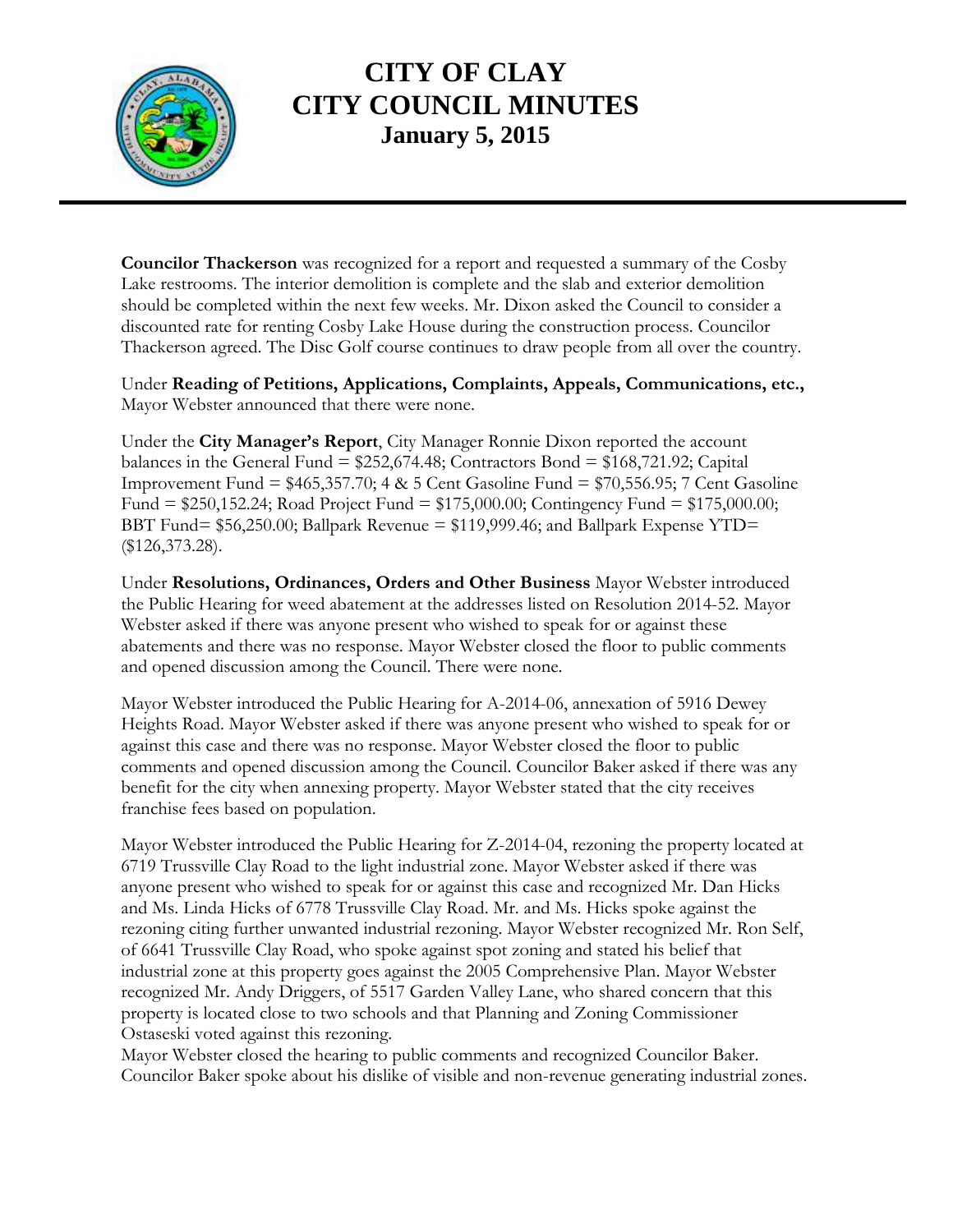

Mayor Webster introduced the Public Hearing to condemn the property located at 5376 Trussville Clay Road. Mayor Webster asked if there was anyone present who wished to speak for or against the case and recognized Mr. Andrew Dewoody who identified himself as the property owner. Mr. Dewoody explained that he has been in negotiations with his insurance company and has made arrangements for the house to be torn down on January 31, 2015. Mayor Webster asked if there was anyone else present who wished to speak for or against this case and there was no response.

Mayor Webster called for a vote on Z-2014-04 before moving forward. *Councilor Small made a motion to table the vote on rezoning this property until January 20, to give the Council more time to gather information, which was seconded by Councilor Johnson and approved by a unanimous voice vote.*

Mayor Webster called for a motion to enter into Unanimous Consent. *Councilor Johnson made a motion to suspend the regular rules of order and enter into Unanimous Consent, which was seconded by Councilor Small.* The motion was put before the Council and a roll call vote was conducted with the results as follows: *Yeas: Councilors Baker, Johnson, Johnson, Small, Thackerson, and Mayor Webster.*

*Nays: None*

Mayor Webster introduced Resolution 2015-01, A Resolution Releasing Lien at 5410 Balboa Circle, which was read by City Manager Ronnie Dixon.

*Councilor Small made a motion to approve Resolution 2015-01, which was seconded by Councilor Baker.* The motion was put before the Council and a roll call vote was conducted with the results as follows:

*Yeas: Councilors Baker, Johnson, Johnson, Small, Thackerson, and Mayor Webster. Nays: None*

Mayor Webster introduced Ordinance 2015-01, An Ordinance Annexing 5916 Dewey Heights Road, which was read by City Manager Ronnie Dixon.

*Councilor Bo Johnson made a motion to approve Ordinance 2015-01, which was seconded by Councilor Becky Johnson.* The motion was put before the Council and a roll call vote was conducted with the results as follows:

*Yeas: Councilors Johnson, Johnson, and Mayor Webster. Nays: Councilors Baker, Small, and Thackerson.* The motion failed with a 3-3 vote.

Mayor Webster introduced Resolution 2015-02, A Resolution Authorizing the Elimination of a Nuisance Upon Private Property, which was read by City Manager Ronnie Dixon.

*Councilor Small made a motion to approve Resolution 2015-02, which was seconded by Councilor Bo Johnson.*  The motion was put before the Council and a roll call vote was conducted with the results as follows:

*Yeas: Councilors Baker, Johnson, Johnson, Small, Thackerson, and Mayor Webster. Nays: None*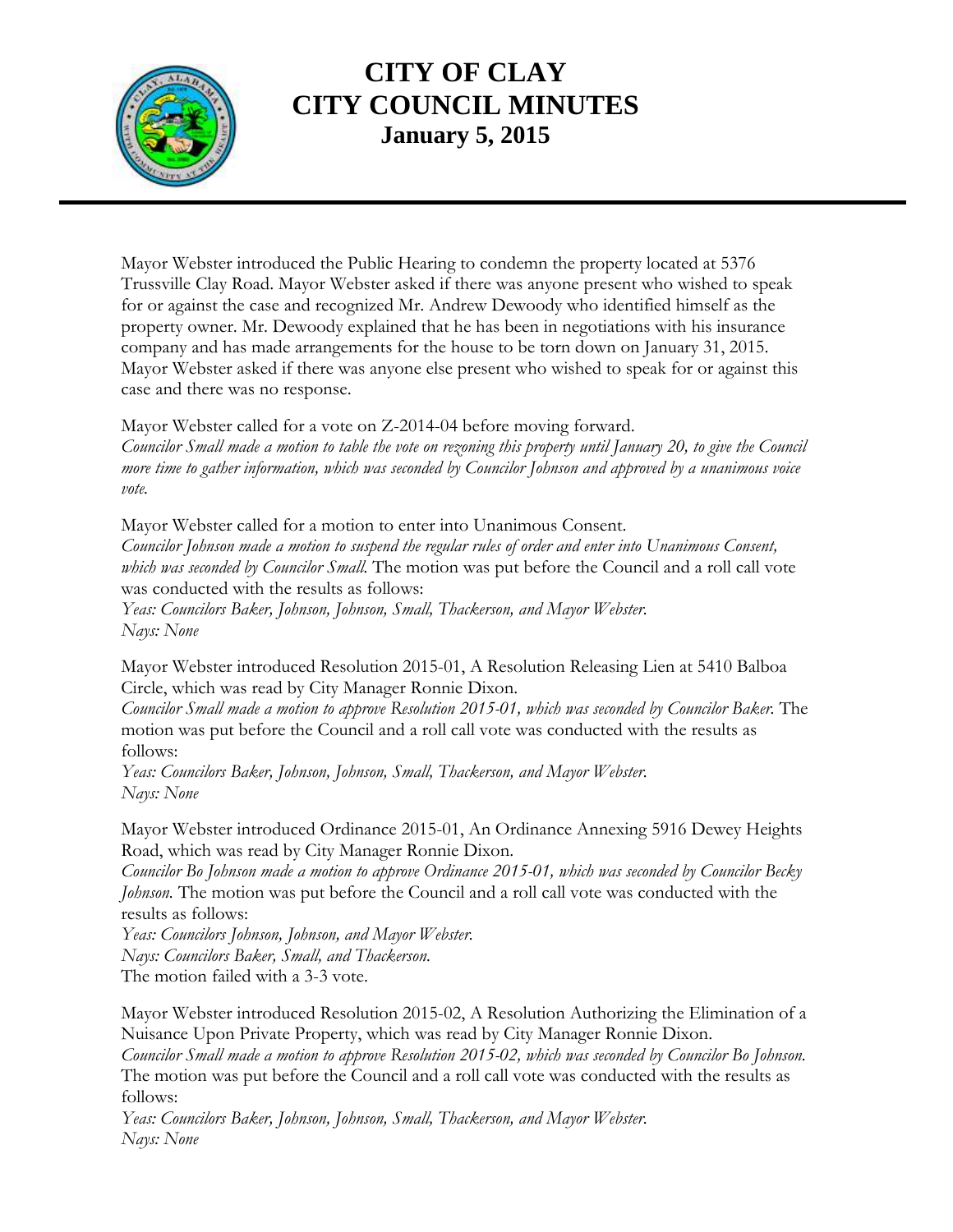

Mayor Webster introduced Resolution 2015-03, A Resolution to Condemn and Authorize the Demolition of Unsafe Structures, which was read by City Manager Ronnie Dixon. *Councilor Bo Johnson made a motion to table Resolution 2015-03, which was seconded by Councilor*

*Thackerson.* The motion was put before the Council and a roll call vote was conducted with the results as follows:

*Yeas: Councilors Baker, Johnson, Johnson, Small, Thackerson, and Mayor Webster. Nays: None*

Mayor Webster introduced Resolution 2015-04, A Resolution Abating Weeds on the Property Located at 5505 San Marcos Drive, which was read by City Manager Ronnie Dixon. *Councilor Thackerson made a motion to approve Resolution 2015-04, which was seconded by Councilor Bo Johnson.* The motion was put before the Council and a roll call vote was conducted with the results as follows:

*Yeas: Councilors Baker, Johnson, Johnson, Small, Thackerson, and Mayor Webster. Nays: None*

Mayor Webster introduced Resolution 2015-05, A Resolution Abating Weeds on the Property Located at 5515 San Marcos Drive, which was read by City Manager Ronnie Dixon. *Councilor Thackerson made a motion to approve Resolution 2015-05, which was seconded by Councilor Johnson.* The motion was put before the Council and a roll call vote was conducted with the results as follows:

*Yeas: Councilors Baker, Johnson, Johnson, Small, Thackerson, and Mayor Webster. Nays: None*

Mayor Webster introduced Resolution 2015-06, A Resolution Abating Weeds on the Property Located at 5522 San Marcos Drive, which was read by City Manager Ronnie Dixon. *Councilor Small made a motion to approve Resolution 2015-06, which was seconded by Councilor Bo Johnson.*  The motion was put before the Council and a roll call vote was conducted with the results as follows:

*Yeas: Councilors Baker, Johnson, Johnson, Small, Thackerson, and Mayor Webster. Nays: None*

Mayor Webster introduced Resolution 2015-07, A Resolution Abating Weeds on the Property Located at 5525 San Marcos Drive, which was read by City Manager Ronnie Dixon. *Councilor Johnson made a motion to approve Resolution 2015-07, which was seconded by Councilor Small.*  The motion was put before the Council and a roll call vote was conducted with the results as follows:

*Yeas: Councilors Baker, Johnson, Johnson, Small, Thackerson, and Mayor Webster. Nays: None*

Mayor Webster introduced Resolution 2015-08, A Resolution Abating Weeds on the Property Located at 5526 San Marcos Drive, which was read by City Manager Ronnie Dixon. *Councilor Small made a motion to approve Resolution 2015-08, which was seconded by Councilor Bo Johnson.*  The motion was put before the Council and a roll call vote was conducted with the results as